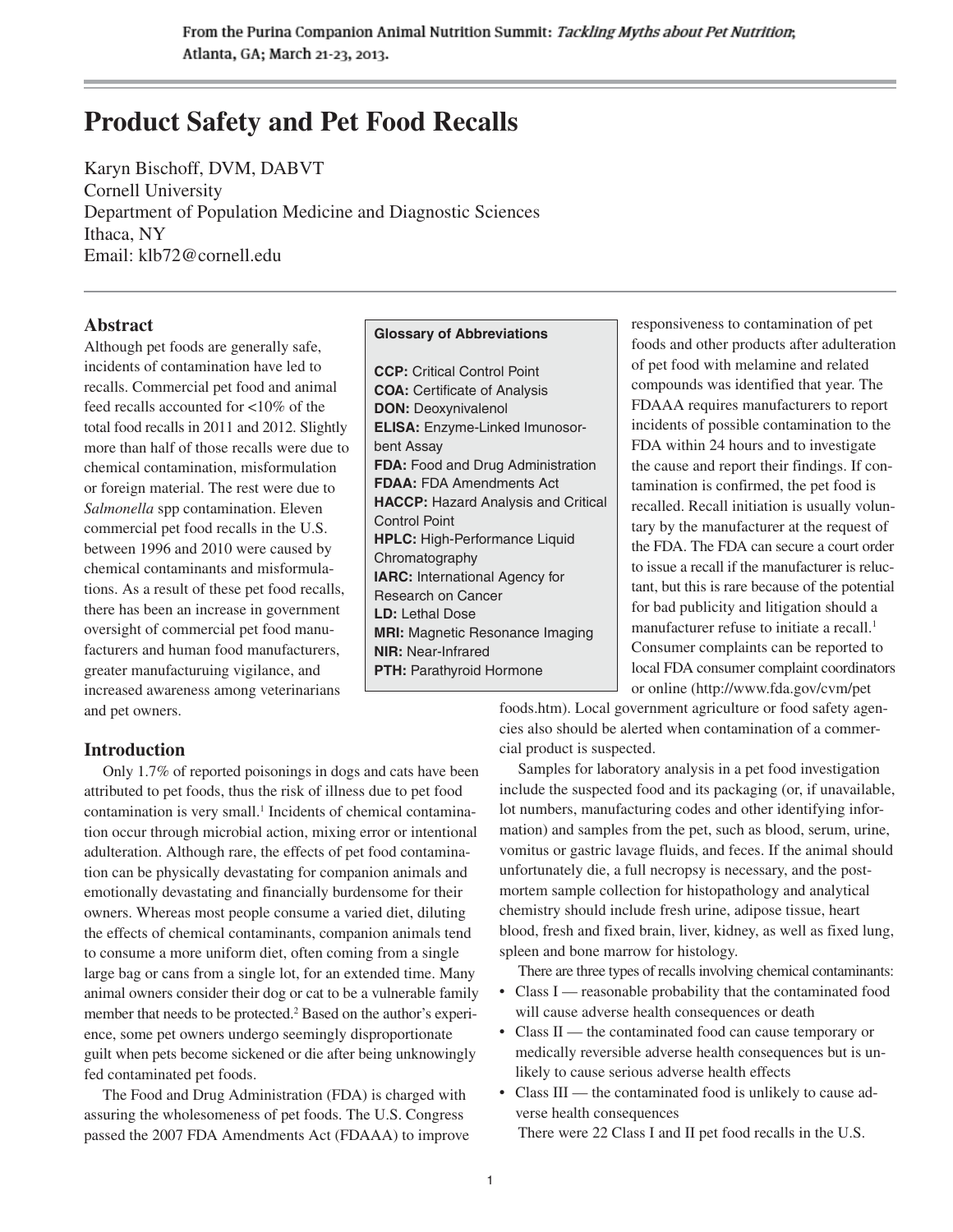over a 12-year period (1996 to 2008). Six were due to chemical contaminants: Two were caused by aflatoxin, two from excess vitamin D3, one from excess methionine, and one from adulteration of food ingredients with melamine and related compounds.3 Since 2008, there have been three cat foods recalled due to inadequate thiamine, a dog food recalled due to excessive vitamin  $D_3$ , and one dog and one cat food recalled due to contamination with aflatoxin. There also have been two FDA warnings since 2007 concerning a Fanconi-like renal syndrome in dogs after ingesting large amounts of chicken jerky treat products manufactured in China and one local recall in New York due to low-level contamination of these products with sulfa antibiotics.<sup>4</sup> Pet food contamination incidents are only rarely due to adulteration, as occurred with melamine and cyanuric acid. The melamine contamination investigation in 2007 led to the discovery that other cases of melamine poisoning had happened in companion animals across Europe and Asia and in Africa.<sup>5-7</sup>

#### **Natural Contaminants**

The most commonly isolated natural contaminants in pet foods are mycotoxins. Aflatoxins are the most common mycotoxins associated with pet food recalls in the U.S. Other mycotoxin contaminants also have been reported, however. There was a recall of dog food due to contamination with the mycotoxin deoxynivalenol (DON) in 1995. DON is produced on grain by *Fusarium* spp. under temperate conditions. Pet food DON concentrations of >4.5 ppm and 7.7 ppm were associated with feed refusal in dogs and cats, respectively, and concentrations  $\geq$ 8 ppm cause vomiting in both species.<sup>8,9</sup> Animals recover quickly once the food is replaced, though supportive care is needed if gastroenteritis is severe.<sup>9</sup>

Aflatoxins are a group of related compounds sometimes produced as metabolites of various fungi, *Aspergillus parasiticus, A flavus, A nomius*, some *Penicillium* spp., and others. High-energy foods, such as corn, peanuts and cottonseed, are most often affected. Rice, wheat, oats, sweet potatoes, potatoes, barley, millet, sesame, sorghum, cacao beans, almonds, soy, coconut, safflower, sunflower, palm kernel, cassava, cowpeas, peas, and various spices also can be affected.10,11 Aflatoxin production can occur on field crops or in storage. Temperature, humidity, drought stress, insect damage, and handling techniques influence mycotoxin production.10 Use of aflatoxin-contaminated food commodities in the manufacture of pet foods has caused aflatoxicosis in pets, but improper storage of dog food and ingestion of moldy garbage also have been implicated.12

Both dogs and cats are very sensitive to aflatoxin.<sup>11</sup> The oral median lethal dose  $(LD_{50})$  for aflatoxin in dogs is between 0.5 and 1.5 mg/kg.<sup>13</sup> The experimental oral  $LD_{50}$  for cats is 0.55 mg/kg, though field cases of aflatoxicosis in cats are not well documented.11 The period of exposure and amount ingested are difficult to determine in field cases, but aflatoxin concentrations of 60 ppb in dog food have been implicated in aflatoxicosis.13

Factors associated with increased susceptibility to aflatoxicosis include genetic predisposition, concurrent disease, age, and sex, with young males and pregnant females considered particularly susceptible.<sup>13,14</sup> No carcinogenic effects have been reported in cats and dogs, though aflatoxins are known to be carcinogenic in some species, including rats, ferrets, ducks, trout, swine, sheep, and rats, and are classified by the International Agency for Research on Cancer (IARC) as Class I human carcinogens.<sup>11,15</sup>

The presentation of aflatoxicosis in small animals appears to be acute, but exposure to contaminated foods can occur for weeks or months before the onset of clinical signs. Indeed, the author was involved in one case in which known contaminated food was removed from the diet of a dog approximately three weeks before clinical aflatoxicosis became evident though the dog was closely monitored during that period by the owner and veterinarian. Many dogs die within a few days of initial clinical signs, but illness can be protracted for up to two weeks.14 Early clinical signs of aflatoxicosis include feed refusal or anorexia, weakness and obtundation, vomiting, and diarrhea. Later, dogs become icteric, often with melena or frank blood in the feces, hematemesis, petechia, and epistaxis.<sup>11,16</sup>

Complete blood cell count, serum chemistry including bile acids, and urinalysis can be helpful to rule out other causes of liver failure. Total bilirubin is increased in aflatoxicosis, and hepatic enzyme concentrations, including AST, ALP and GGT, are variably elevated.13,14 Liver function tests, though not specific for aflatoxin, are often more helpful in supporting the diagnosis. Prothrombin time is increased due to decreased synthesis of clotting factors, and serum albumin, protein C, antithrombin III, and cholesterol concentrations are decreased.16 Post-mortem lesions can be highly suggestive, though not pathopneumonic for aflatoxis in dogs. Common gross necropsy findings include icterus, hepatomegaly with evidence of lipidosis, ascites, gastrointestinal hemorrhage, and multifocal petechia and ecchymosis.12,15,16 Histologic lesions in acute aflatoxicosis include fatty degeneration of hepatocytes with one to numerous lipid vacuoles. Centrilobular necrosis and canalicular cholestasis with mild inflammation are commonly reported.11,15 The presence of aflatoxin in dog food or other implicated material is extremely helpful toward confirming the diagnosis, but due to the extended time between exposure and onset of clinical signs, the contaminated food is often gone. However, if aflatoxicosis is strongly suspected, the FDA and pet food manufacturer should be alerted in case further investigation is warranted.

The prognosis for dogs with clinical aflatoxicosis is guarded. Early intervention improves the prognosis, but many cases fail to respond to treatment. $11,12,16$  Intervention includes replacing the suspect diet, patient assessment and stabilization, and use of liver protectants, such as silymarin (a mix of silybin and other flavolignans from milk thistle), S-adenosylmethionine (SAMe), or *N*-acetylcysteine.

Commercial grain is routinely screened for aflatoxin, but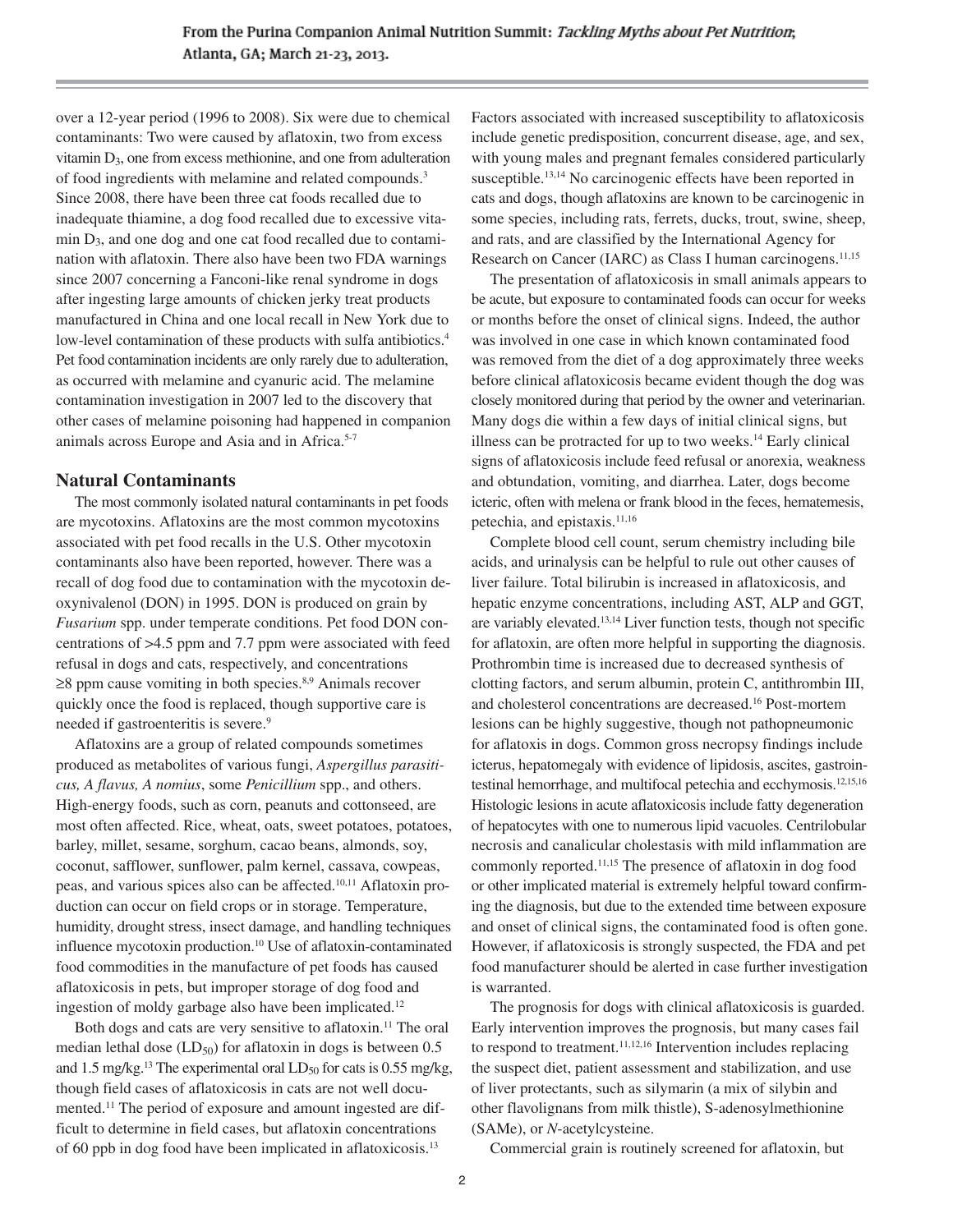sampling error is possible due to the uneven distribution of mold within the grain and other commodities. Aflatoxin and other mycotoxins are produced under specific climatic conditions, and increased monitoring is warranted during those years when conditions are right for increased mycotoxin production. Current analytical techniques utilize enzyme-linked immunosorbent assays (ELISAs), high-performance liquid chromatography (HPLC) and LC/MS to detect aflatoxin in raw ingredients. Further analysis can be done on the finished product to assure that mycotoxins are not present.

#### **Misformulation**

Misformulation is another cause of adverse reactions to pet foods in cats and dogs. Hypervitaminosis D and thiamine deficiency have been reported recently. Other misformulations have involved excesses of methionine and vitamin A. Excessive methi onine was associated with anorexia and vomiting.3 Misformulation of a feline research diet in Thailand in 2009 resulted in evident hypervitaminosis A (per communication, Dr. Rosama Pusoonthornthum). Hypervitaminosis A in cats and dogs has been reported with homemade diets and caused osteopathy, commonly affecting the axial skeleton (lesions also noted in the Thai cats), and often presents as lameness, paresis or paralysis due to entrapment of spinal nerves.<sup>17</sup> Some animals with hypervitaminosis A, even those severely affected, recover in the long term after they are placed on a new diet.

Vitamin D is an essential vitamin, The two major active forms of vitamin D in mammals are ergocalciferol (vitamin  $D_2$ ) and cholecalciferol (vitamin  $D_3$ ). There also is increasing use of  $25$ -hydroxy vitamin  $D_3$  in feeds for livestock. Oversupplementation and unintentional cross-contamination can cause vitamin D3 excess in pet food.

Vitamin D poisoning occurred following prolonged ingestion of the contaminated food, usually after weeks of exposure. Cholecalciferol is rapidly absorbed from the gastrointestinal tract and transported to the liver, where it is rapidly broken down to 25-hydroxy vitamin  $D_3$ . This is further metabolized primarily to 1,25-dihydroxy vitamin  $D_3$  (calcitriol) and 24,25-dihydroxy vitamin D<sub>3</sub> in renal proximal convoluted tubular epithelium. Calcitriol is the vitamin D metabolite that is most important in calcium-phosphorus metabolism.

Vitamin D has a major role in regulation of calcium and phosphorous. Clinical signs of vitamin D poisoning in pets include depression, weakness, anorexia, polyuria, and polydipsia. Diagnosis is based on clinical signs, decreased serum intact parathyroid hormone (PTH), increased total and ionized serum calcium, and serum 25-hydroxy vitamin D<sub>3</sub>. Affected animals have gross and microscopic evidence of metastatic soft tissue mineralization on post-mortem examination and elevated concentrations of 25-hydroxy vitamin  $D_3$  in kidneys.

Replacing the diet with uncontaminated food is often sufficient treatment for affected animals, but it can take weeks before

clinical pathology changes resolve. More aggressive therapy to manage the imbalance of circulating calcium and phosphorus can include use of salmon calcitonin, pamidronate disodium and corticosteroids.18

There have been three recent cat food recalls in the U.S. due to inadequate thiamine supplementation. Thiamine is a required B vitamin  $(B_1)$ . Monogastric animals like cats and dogs cannot synthesize thiamine, and because it is a water-soluble vitamin, there is no long-term storage in the body. Other factors, such as age and diet, affect the thiamine requirements for dogs and cats.<sup>19</sup> Pet foods should contain at least 5 mg/kg and 1 mg/kg thiamine on a dry matter basis for cats and dogs, respectively.20 Thiamine deficiency in cats has been associated with a food containing  $0.56$  mg thiamine/kg, dry matter.<sup>21</sup>

Polioencephalomalacia describes the lesion associated with thiamine deficiency. Cats presenting during the 2009 recall exhibited anorexia, head tilting, dilated pupils, apparent blindness, circling, ataxia, seizures, positional ventroflexion of the head, and, in one case, marked extensor rigidity of the front limbs. All were responsive to thiamine treatment except the one with extensor rigidity. A study of puppies found that the first signs occurred after nearly two months on a thiamine-deficient diet and some individuals died before the abrupt onset of neurologic signs.<sup>22</sup>

Bilaterally symmetric changes in the central nervous system have been observed in affected dogs and cats using magnetic resonance imaging (MRI). Lesions were documented in the cerebellar nodulus, caudal colliculi and periaqueductal grey matter in dogs and in the red nuclei, vestibular nuclei, facial nuclei, and medial vestibular nuclei in cats.23 MRI lesions correlated with those found on necropsy. The most common functional test for thiamine deficiency is erythrocyte transketolase activity, which has been used in humans and dogs, but no reference values are available for cats.21 The reported thiamine pyrophosphate concentration is 32 μg/dL in healthy feline blood and 8.4 to 10.4  $\mu$ g/dL in healthy canine blood.<sup>22</sup> Cats in the 2009 outbreak had blood thiamine pyrophosphate concentrations ranging from 2.1 to 3.9 μg/dL, but no samples from unaffected cats were analyzed.

Most affected animals respond to thiamine supplementation, as noted above. Thiamine hydrochloride is given parenterally at a dose of 100 to 250 mg/day for cats and 5 to 250 mg/day for dogs. After five days of parenteral dosing in cats, oral thiamine at 25 mg/day is continued for one month.<sup>24</sup> Improvement is usually rapid, with significant improvement observed within a few days and often complete recovery in one to 12 weeks.<sup>21,23,25</sup> However, persistent ataxia, hearing loss and positional nystagmus also are reported.23

### **Adulteration**

Adulteration of pet foods is rare but was responsible for the largest pet food recall in U.S. history. Unknown to pet food manufacturers in the U.S. and other countries, melamine was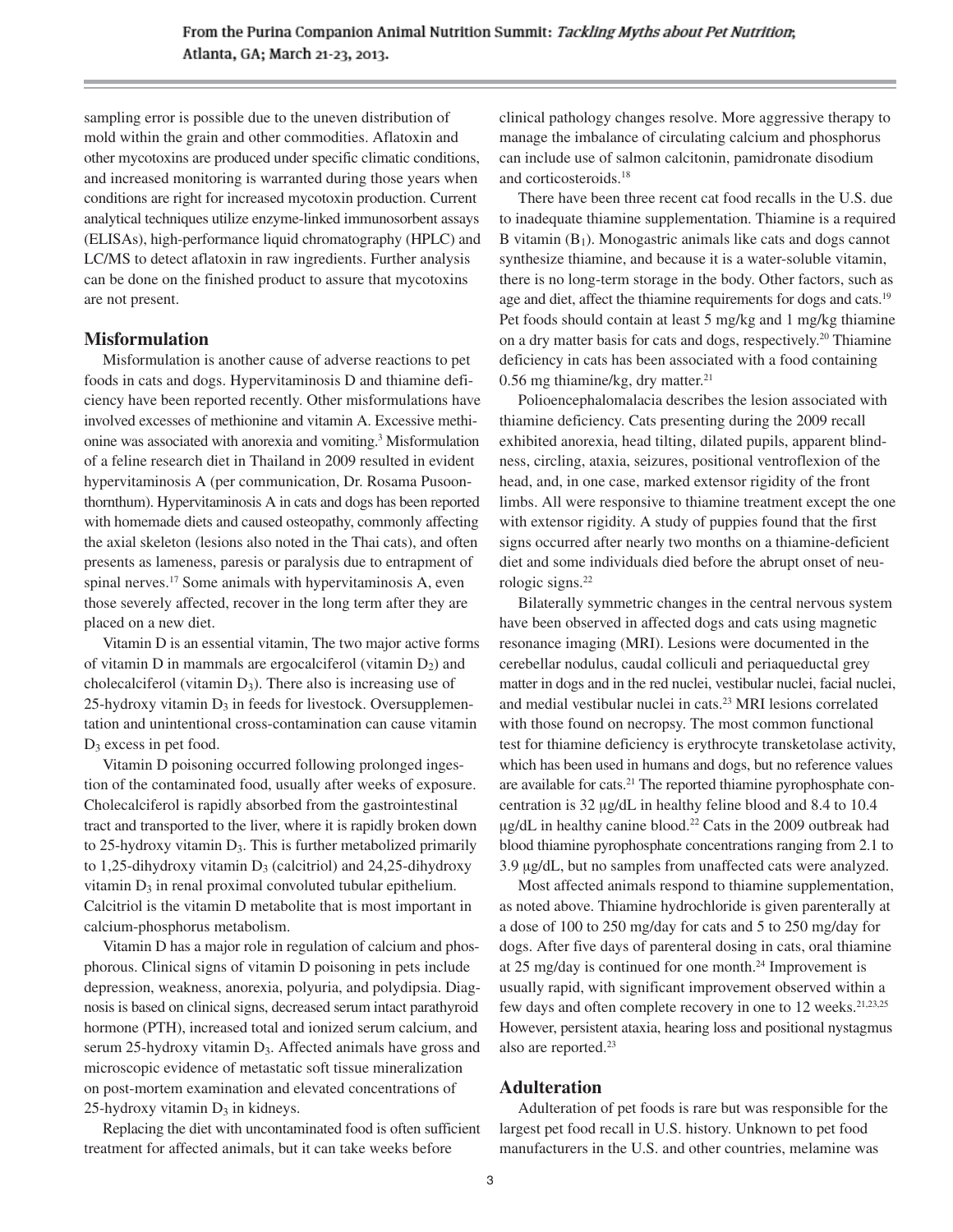fraudulently added to some ingredients, which were produced by companies in China, in order to enhance the apparent protein content. Protein in pet foods is estimated based on the nitrogen content. Because melamine is 67% nitrogen by molecular weight, its addition increases the nitrogen content and thus the apparent protein content of the product. Melamine has numerous uses in industry and manufacturing, including pigment and polymer production but is not used as an ingredient in food production.

Early in 2007, there were several reports of renal failure in cats and dogs consuming commercial pet foods in the U.S. Clinical signs included inappetance, vomiting, polyuria, polydipsia, and lethargy. A large number of affected cats were on feeding trials at a laboratory.26 A recall was initiated on March 15, and melamine was detected in the cat food two weeks later. Previous studies had proved melamine to have low oral toxicity, and it was not understood how or if melamine was producing morbidity and mortality, but this became clear later. Cyanuric acid, ammelide and ammeline, all structurally similar to melamine, also were detected in affected pet food products. The oral  $LD_{50}$ of melamine is 3200 mg/kg in male rats, 3800 mg/kg in female rats, 3300 mg/kg in male mice and 7000 mg/kg in female mice, but the combination of melamine and cyanuric acid is markedly more toxic to most animals than either compound alone. Cats fed diets containing 0.2% each of melamine and cyanuric acid had evidence of acute renal failure within 48 hours.<sup>27</sup>

The FDA investigation determined that wheat gluten and rice protein concentrates used in pet food production were intentionally mislabeled by Chinese exporters and actually contained wheat flour and poor-quality rice protein, respectively, mixed with melamine.26 Samples of imported wheat gluten contained 8.4% melamine, 5.3% cyanuric acid, 2.3% ammelide, and 1.7% ammeline.3 Eventually, >150 contaminated pet foods were identified, containing up to 3200 ppm melamine and 600 ppm cyanuric acid. Estimates of the number of pets affected range from hundreds to thousands. Many consider the 2007 pet food recall a sentinel event. A year later, melamine contamination of Chinese baby formula and other milk-based products was detected.

Clinical signs in cats ingesting contaminated food included inappetance, vomiting, polyuria, polydipsia, and lethargy. Urine specific gravities <1.035 and elevated serum urea nitrogen and creatinine concentrations were documented. Circular green-brown crystals were observed in urine sediment. Post-mortem examinations typically noted bilateral renomegaly and evidence of uremia. Microscopic lesions were primarily localized to the kidneys: renal tubular necrosis, tubular rupture and epithelial regeneration. The distal convoluted tubules contained large golden-brown birefringent crystals (15 to 80 micrometers in diameter) with centrally radiating striations, sometimes in concentric rings and smaller amorphous crystals.<sup>26</sup> Crystals from kidneys and urine contained 70% cyanuric acid and 30% melamine based on infrared spectra.7 Melamine and cyanuric acid form

crystals by binding to form a lattice structure. The optimal pH for this reaction is 5.8.7

Analysis of 451 cases matching the definition of melamine toxicosis found that 65.5% were cats and 34.4% were dogs. The case mortality rates were 73.3% and 61.5% for affected dogs and cats, respectively. Older animals and those with preexisting conditions were less likely to survive.<sup>3</sup> However, >80% of exposed cats during the original feeding trials survived with supportive care.<sup>26</sup>

# **Preventing Contamination**

It is the manufacturer's responsibility to prevent contamination of pet foods.28 This requires the use of safe ingredients from trustworthy sources, excellent sanitation, processing procedures that avoid contamination and destroy microbes, and excellent record keeping so that problems that occur can be traced. The Association of American Feed Control Officials (AAFCO) is composed of individuals responsible for enforcing laws related to animal feed and foods. The objective of the organization is to promote uniformity in the laws and enforcement of those laws. AAFCO publises a model of Good Manufacturing Practices (GMP) that can be used at the manufacturing or regulatory level to ensure food and feed quality. These include:

- Training of personnel
- Facilities and equipment maintenance
- Ingredient handling and tracking
- Packaging and labeling
- Storage and inventory of finished products
- Inspection and sampling of finished products
- Record keeping

A Hazard Analysis and Critical Control Point (HACCP) program, required by law, is used by manufacturers to identify points in the production process where contamination is most likely to occur. Steps to developing a HACCP program include:

- Consider all aspects of manufacturing, including ingredients, equipment, processes, storage, and distribution
- Analyze potential hazards based on probability and severity
- Control hazards at the critical control point (CCP)

• Document how CCPs will be monitored and problems handled Obviously, the organization and cleanliness of the factory and personnel are of primary importance. Factories must be kept arthropod-free and rodent-free through insect- and rodent-proof construction, use of bait stations around the outdoor periphery, and, when needed, traps within the facilities. Surfaces within facilities should be routinely screened for contamination with *Enterobacteriacea* spp, many of which are human commensals. Personnel should wear clean uniforms and personal protective equipment with no visible long hair, buttons, jewelry, or other loose objects.

All ingredients received at the factory should be fit for purpose and within preset quality specifications. Certain ingredients come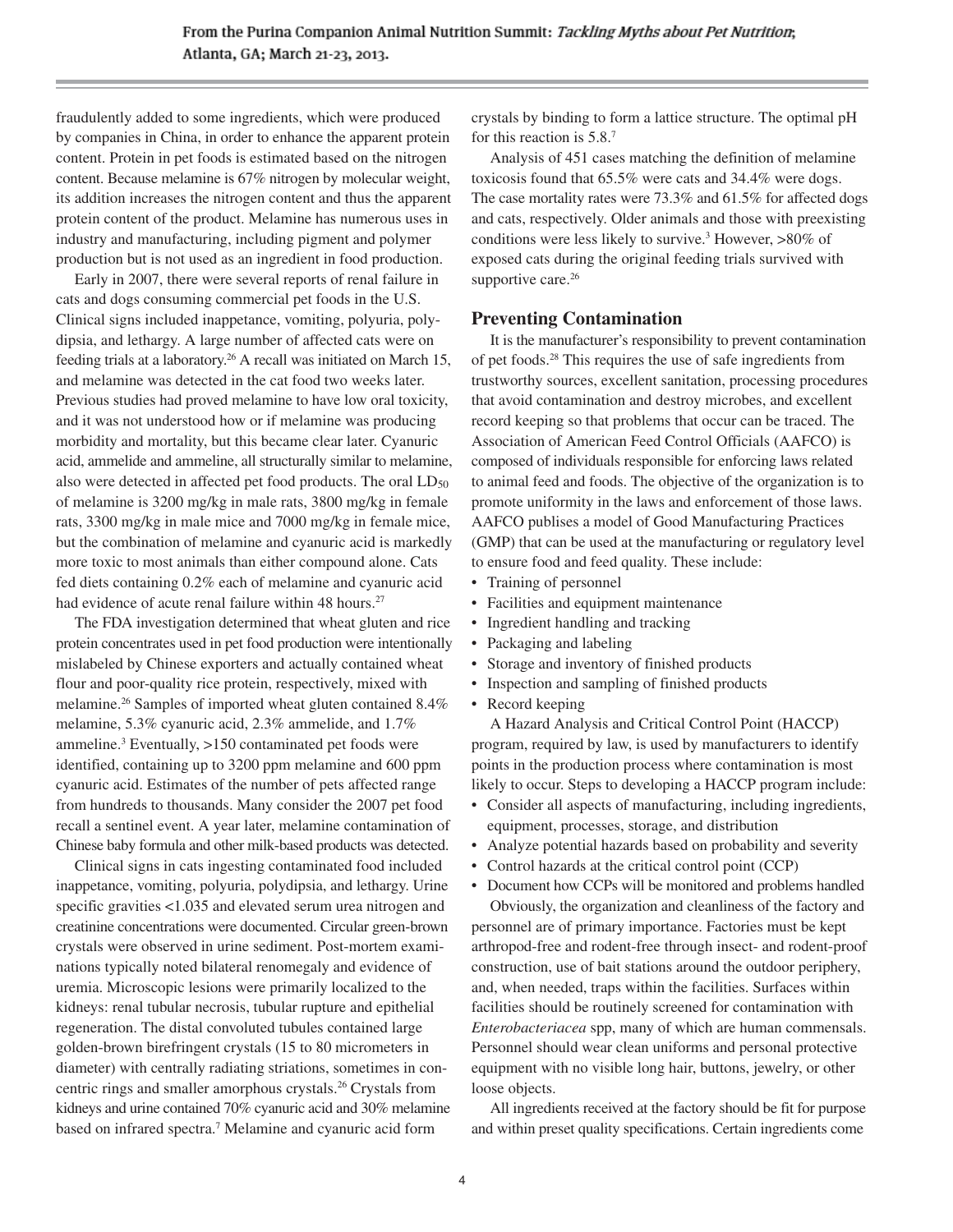with a certificate of analysis (COA) from the vendor. HACCP programs can require routine testing of ingredients, even those that come with a COA. Near-infrared (NIR) spectroscopy can be used as part of the routine testing program. A library of NIR spectra of all ingredients should be available. Matching the incoming ingredients' spectra to spectra in the library assures purity of the ingredients. The risk of misformulation is greatly minimized through rapid turnover of ingredients, highly automated production and constant maintenance of equipment.

Ingredients and food-grade chemicals should be kept in separate locations from nonfood-grade chemicals. Materials can be color coded. For example, those in white containers are finished product, yellow containers hold byproducts, gray containers hold waste, black contain nonfood material, etc.

# **Goals of HACCP in Pet Food Production**

The goals of HACCP include consideration of all possible hazards associated with ingredients, manufacturing processes and storage. Three of the most important CCPs are the incoming raw ingredients, the thermal processing step (extrusion process for dry foods), and the external coating of kibble products.

Another goal of HACCP is to determine which hazards are of greatest importance due to probability and the severity of the problem. Mycotoxin contamination is a ubiquitous problem, and the mycotoxins of primary importance in the U.S. are aflatoxin, which can be lethal, and deoxynivalenol, which can cause significant morbidity and distress. The bacterial organisms of most concern based on pathogenicity, environmental persistence and likelihood of contamination are *Salmonella* spp and *Enterobacteriaceae*.

Mycotoxins can be produced in field and stored grain or in the stored final product, if fungal contamination is present. One CCP at the factory is the arrival of the grain. Mycotoxin contamination is prevented through thorough testing of multiple samples from all grain lots. Any grain containing 20 ppb or greater aflatoxin cannot be used due to FDA regulations. FDA also recommends that ingredients used in animal foods contain less than 5 ppm DON. Fungal contamination of the final product is prevented through factory cleanliness and pasteurization of the ingredients during manufacture.

The nature of certain raw ingredients makes it impossible to avoid bacterial contamination. A CCP for prevention of bacterial contamination, particularly *Salmonella*, is the extrusion process for kibble or the retorting process for canned pet foods. Prevention of bacterial contamination is achieved through pasteurization of the product. The extrusion process and retorting time and temperature are constantly monitored to be certain that adequate temperatures are reached to kill pathogenic bacteria.

Because it occurs after thermal processing, there is the risk for bacterial contamination during the coating process in dry foods. Therefore, all coatings must be certified as pathogen-free.

Some of the considerations for HACCP are mentioned here, but other aspects of manufacture, such as drying and bagging, also must be evaluated and routinely monitored. Monitoring of CCPs can be automated and all information stored in an accessible database that can be viewed at any time during or after production. HACCP data should be analyzed and confirmed to be within specification before a lot of product can be released. Product lots should be subsampled, and samples analyzed and warehoused for long-term stability determination and ease of retrieval.

Under this type of HACCP program, an error in any part of the manufacture, from formulation to final packaging or analysis of the final product for contaminants and nutritional value, warrants a stop in the production line. The problem is brought to the attention of the appropriate personnel, including on-site and off-site experts, for consultation. Production does not begin until a solution can be initiated.

# **Conclusion**

With a myriad of possible contaminants, ranging from bacteria to fungal metabolites like aflatoxin and vomitoxin, to misformulations producing nutritional excesses and deficiencies, to adulteration with industrial chemical such as melamine and related compounds, it is impossible to predict the cause of the next pet food recall. Nevertheless, pet food recalls are quite rare compared to recalls for food products for human consumption, and compared to other causes, illnesses associated with pet food are rare. Pet food manufacturers have instituted HACCP and ingredient control practices that minimize the risk of contamination, mixing errors and adulteration, and assure product safety and quality. When rare contamination incidents occur, vigilance on the part of regulators, manufacturers and veterinarians is our major line of defense.

**Acknowledgements:** The author would like to thank Drs. S.Y. Sanderson and S. Gluckman for their work with the aflatoxin dogs, Dr. S. McDonough for his pathology work, Drs. K. Woosley and A. Hubbard for their work with the PEM cats, Dr. H.G. Kang for his thiamine analysis, Dr. R. Pusoonthornthum for information about hypervitaminosis A, Dr. R. Goldstein for his work with melamine-poisoned cats, and Dr. W. Rumbeiha for his expertise in vitamin D toxicosis, and Drs. L.H. Thompson and D.P. Laflamme for their expertise and assistance with this document.

# **References**

1. Feng T, Keller LR, Wang L, et al. Product quality risk perception and decisions: Contaminated pet food and lead-painted toys. *Risk Anal*. 2010;30:15732-15890.

2. Dzanis D. Anatomy of a recall. *Top Comp An Med*. 2008;23: 133-136.

3. Rumbeiha W, Morrison J. A review of class I and class II pet